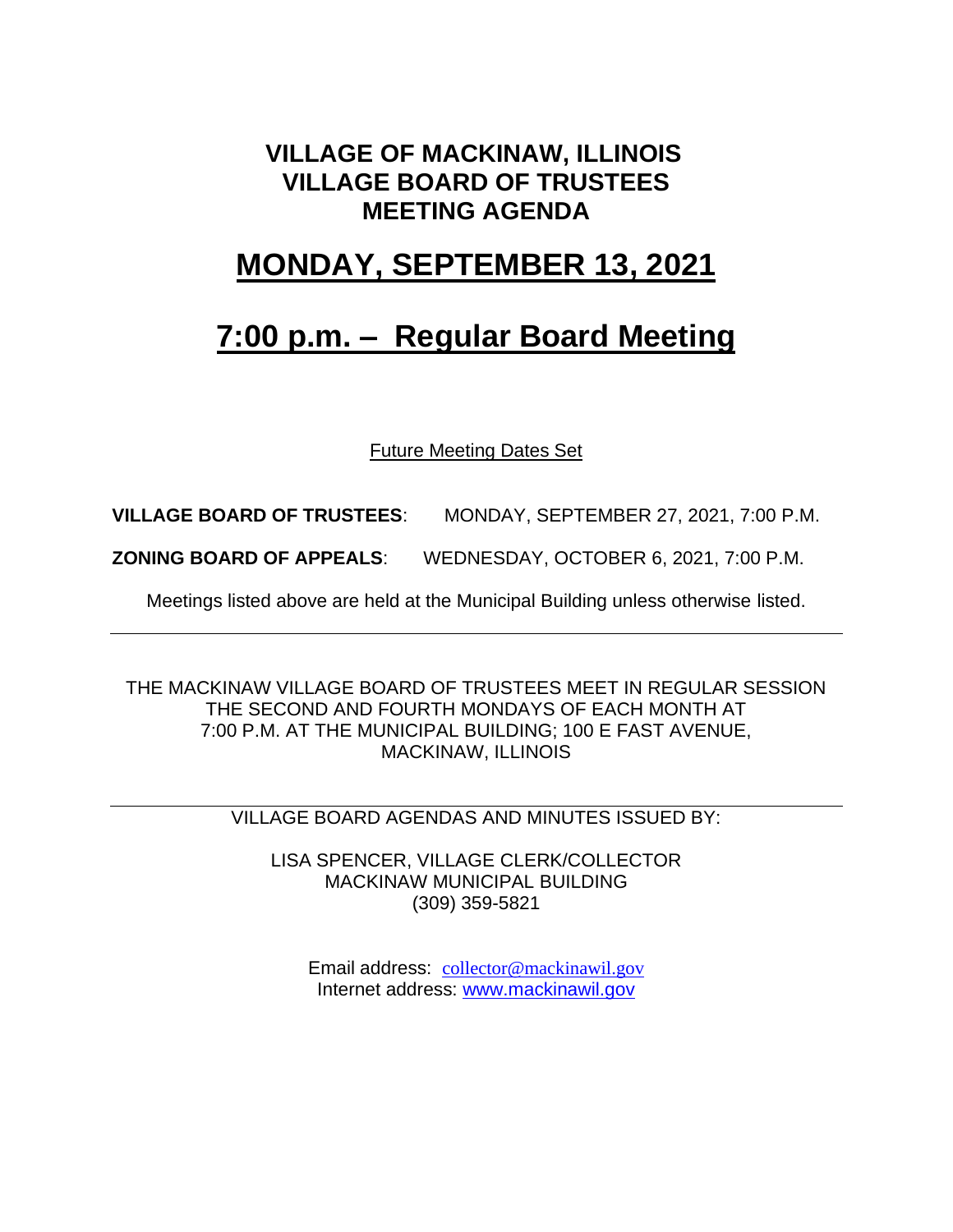**VILLAGE OF MACKINAW, ILLINOIS VILLAGE BOARD OF TRUSTEES MEETING AGENDA (Meeting will be held at Village Hall) 100 E Fast Ave Mackinaw IL 61755**

# **MONDAY – SEPTEMBER 13, 2021 7:00 P.M.**

- **I. CALL TO ORDER BY MAYOR JOSH SCHMIDGALL**
	- **I. PLEDGE OF ALLEGIANCE**
	- **II. ROLL CALL**
	- **III. CONSENT AGENDA ITEMS** 
		- **1. Approval of August 23, 2021 regular meeting minutes**
		- **2. Approval of Public Works department reports**
		- **3. Approval of Police department report**
		- **4. Approval of EMA department report**
		- **5. Approval of recurring disbursements**
		- **6. Approval of finance packet**
	- **IV. PUBLIC COMMENT**
	- **V. DEPARTMENT REPORTS** 
		- **1. Police department report**
			- 1.**Wage increases for officers**
			- **2.Hire full time police officer**
		- **2. Public Works Manager's report**